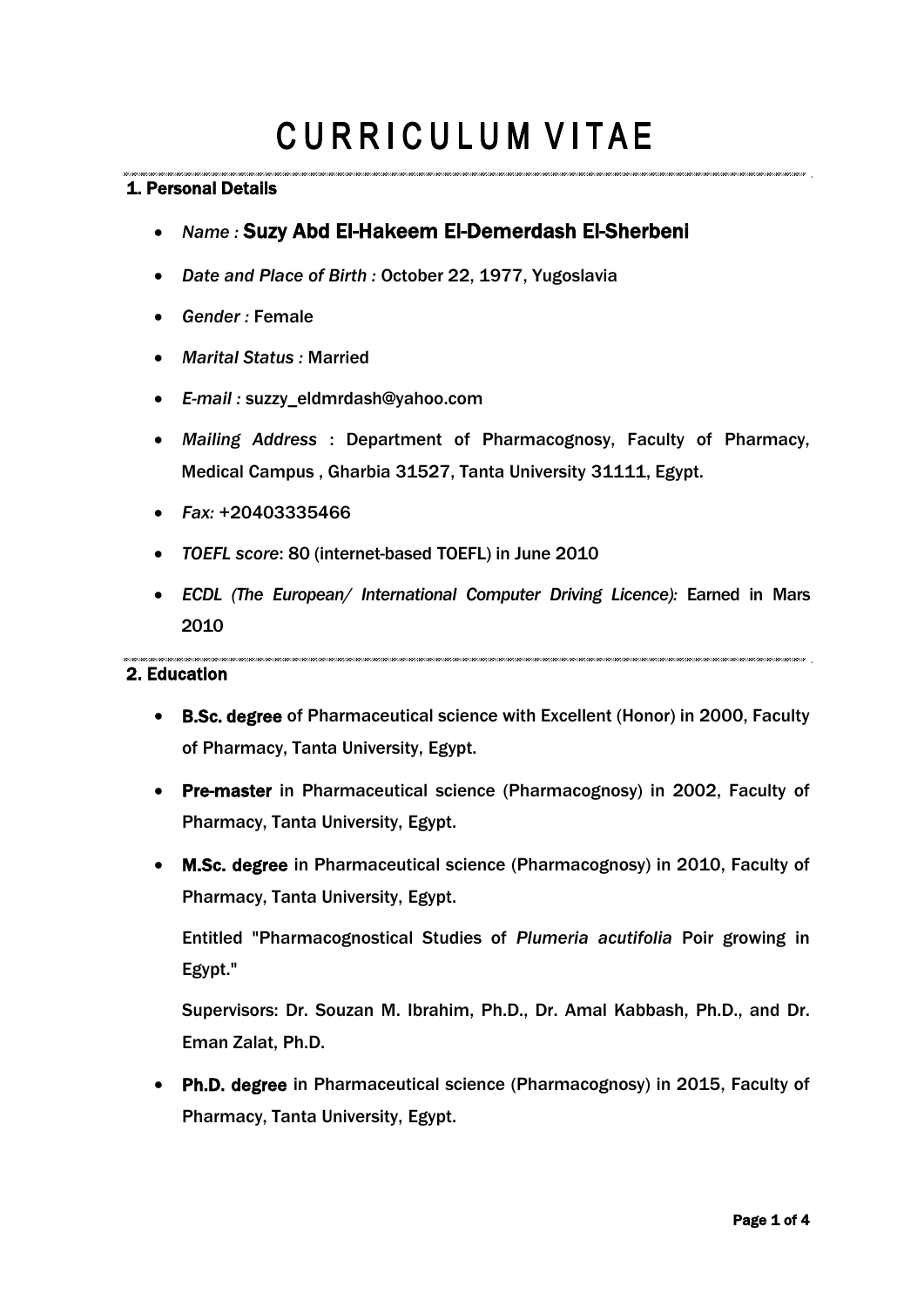Entitled "A Phytochemical and Biological Investigation of *Cassia nodosa* Buch.- Ham. ex Roxb. Growing in Egypt"

Supervisors: Dr. Souzan M. Ibrahim, Ph.D., Dr. Abdel-Rahim S. Ibrahim, Ph.D., and Dr. Kamilia Abou El Seoud, Ph.D

#### 3. Professional and Academic Experience

- 2015- Lecturer, Department of Pharmacognosy, Faculty of Pharmacy, Tanta University, Egypt.
- 2010- Establishment of the post graduate (credit hour) program and courses files according to National Academic Reference Standards, Department of Pharmacognosy, Faculty of Pharmacy, Tanta University, Egypt.
- 2010- 2015 Present Senior teaching assistant, Department of Pharmacognosy, Faculty of Pharmacy, Tanta University, Egypt.
- 2000-2010 Teaching assistant, Department of Pharmacognosy, Faculty of Pharmacy, Tanta University, Egypt.

Job Profile: Teaching assistants duties include preparing and delivering tutorial and lab sessions, preparing and conducting laboratory examinations, and tutorial quizzes.

.<br>המכונה המכונה המכונה המכונה המכונה המכונה המכונה המכונה המכונה המכונה המכונה המכונה המכונה המכונה המכונה המכונה המכו

#### 4. Practical and Research Experience

- Animal studies: In vivo experiments to study the anti-inflammatory, analgesic and anti-tumor potential of different plant extract in rats and mice.
- Microbiological studies: anti-bacterial and anti-fungal studies for different plant extracts.
- Analytical techniques: MS, GC-MS, UV spectroscopy, and NMR.
- Extraction and isolation methods: different column chromatography and TLC.
- Natural products isolation and purification: Different types of plant natural products such as flavonoids, isoflavonoids, anthraquinones, iridoids, terpenes, sterols, and chlorine containing diterpene were isolated and purified using different chromatographic techniques.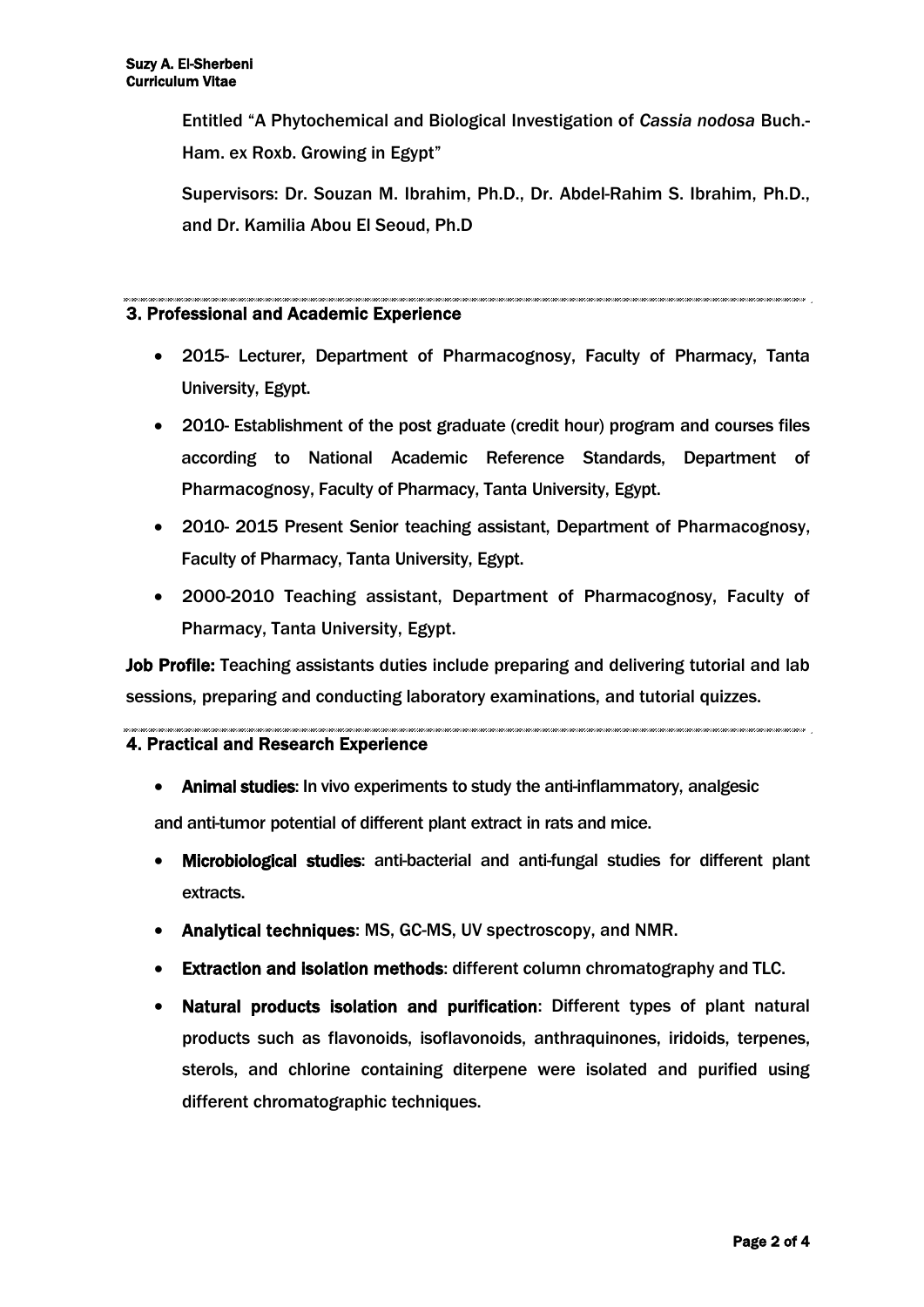Structure elucidation: Spectroscopic analysis of unknown chemical compounds was carried out. New compounds were identified using Mass Spectrometry (EI-MS & +ESI-MS) and the various Nuclear Magnetic Resonance (NMR) techniques including 1H-NMR, 13C-NMR, 1H,1H-COSY (Correlation Spectroscopy), DEPT (Distortionless Enhancement by Polarization Transfer), HMQC (Heteronuclear Multiple Quantum Coherence), HMBC (Heteronuclear Multiple Bond Correlation).

#### 5. Areas of Special Interest

- Search for biologically active natural products through biologically guided fractionation (viz. anti-tumor, anti-inflammatory, anti-microbial, etc…).
- Isolation and purification of different natural compounds from their plant sources (viz. Iridioids, terpenes, flavonoids, anthraquinones, etc ….)
- Structure elucidation of natural compounds using UV, IR, MS and NMR spectroscopy.

#### 

#### 6. Presentations

- "Anti-aging plants" Faculty of Pharmacy, Tanta University, Egypt. March, 2002.
- "Contraceptive plants" Faculty of Pharmacy, Tanta University, Egypt. August, 2002.

#### 7. Honors and Awards

| November 2010<br>February 2000 | <b>Commendation Certificate</b>                |
|--------------------------------|------------------------------------------------|
|                                | Dean of Faculty of Pharmacy, Tanta University. |
|                                | <b>Appreciation Certificate</b>                |
|                                | <b>Egyptian Pharmacy Club.</b>                 |
|                                |                                                |

#### 8. Scientific Abstracts

1. El-Sherbeni S.A., Moustafa S.M.I, Kabbash A and Zalat E. "Pharmacognostical study of *Plumeria acutifolia* Poir growing in Egypt" Tanta University First